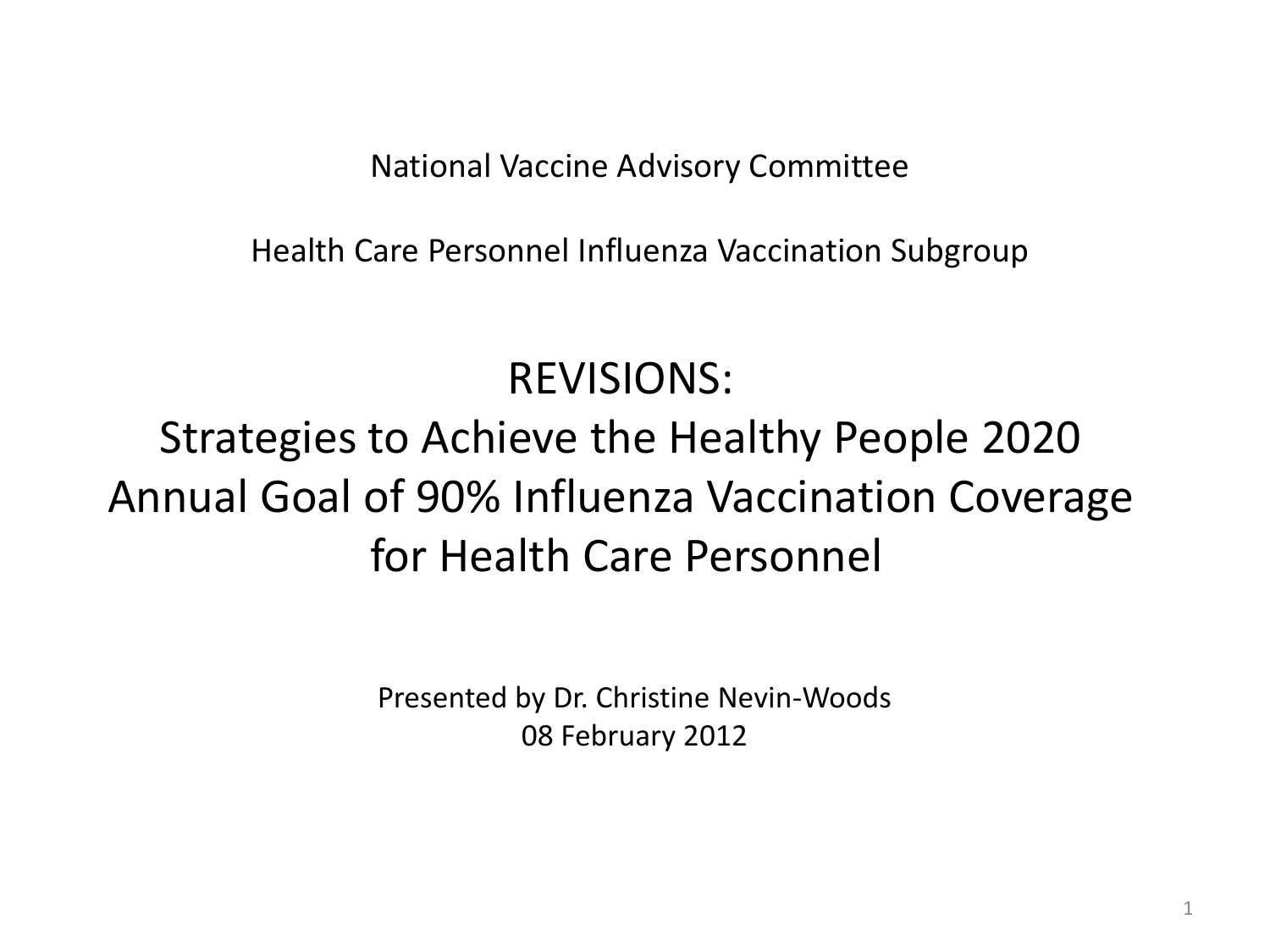#### Recommendation 1:

NVAC recommends that Health Care Employers (HCE) and facilities establish comprehensive influenza infection prevention programs which include education of HCP as a key component. Comprehensive influenza infection prevention plans are recommended as recommended by the CDC as an essential step for all HCE and facilities to achieve the Healthy People 2020 influenza vaccine coverage goal.

NVAC recommends that the Assistant Secretary for Health (ASH) strongly urge all HCE and facilities to adopt these recommendations.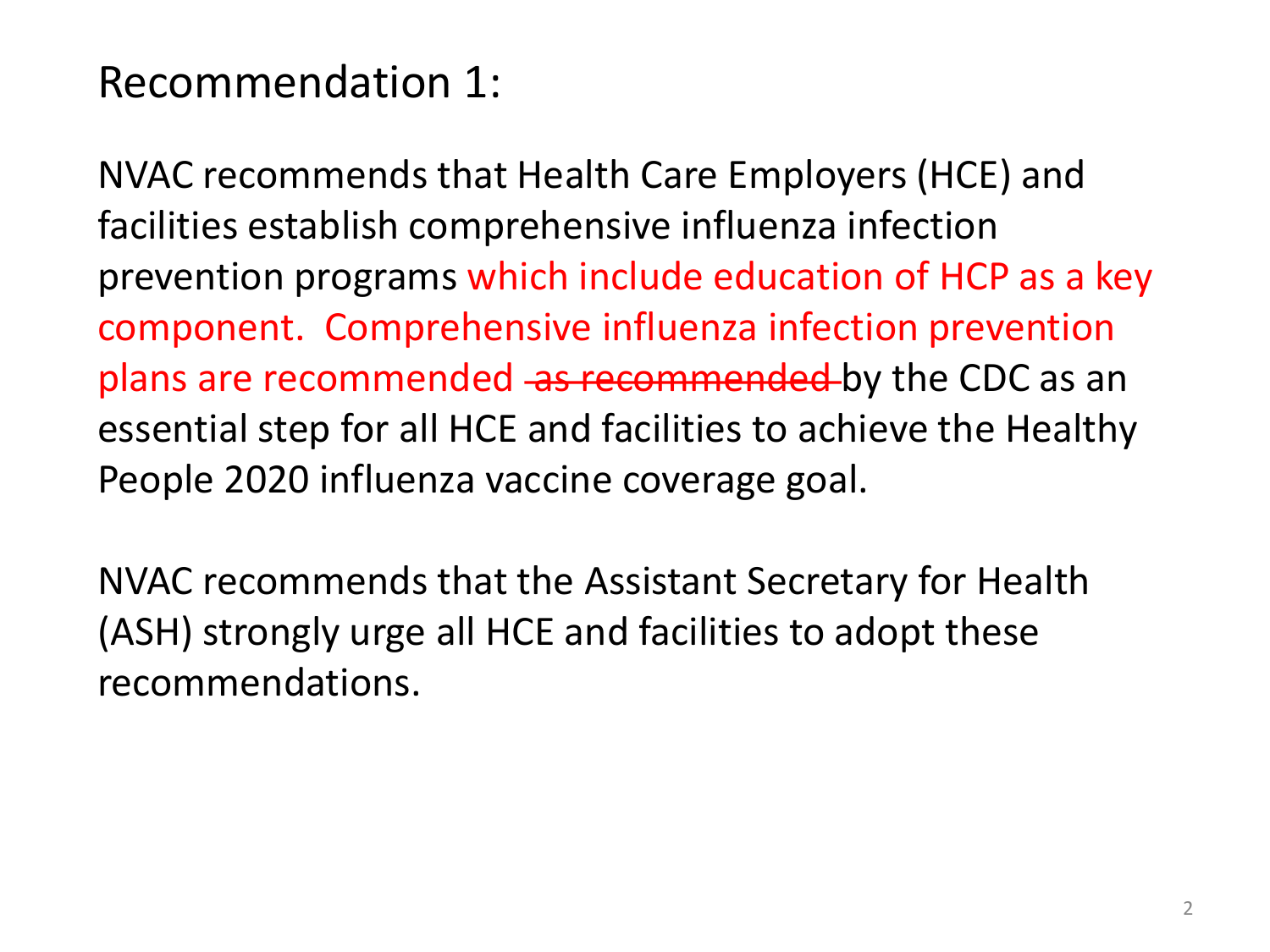### Recommendation 2:

NVAC recommends that HCE and facilities integrate influenza vaccination programs into their existing infection prevention programs or occupational health programs.

NVAC also recommends that the ASH assure that this recommendation is implemented in HHS facilities and services (including the Public Health Service, HHS staff and Federally Qualified Health Centers) and strongly urges all HCE and facilities to do the same.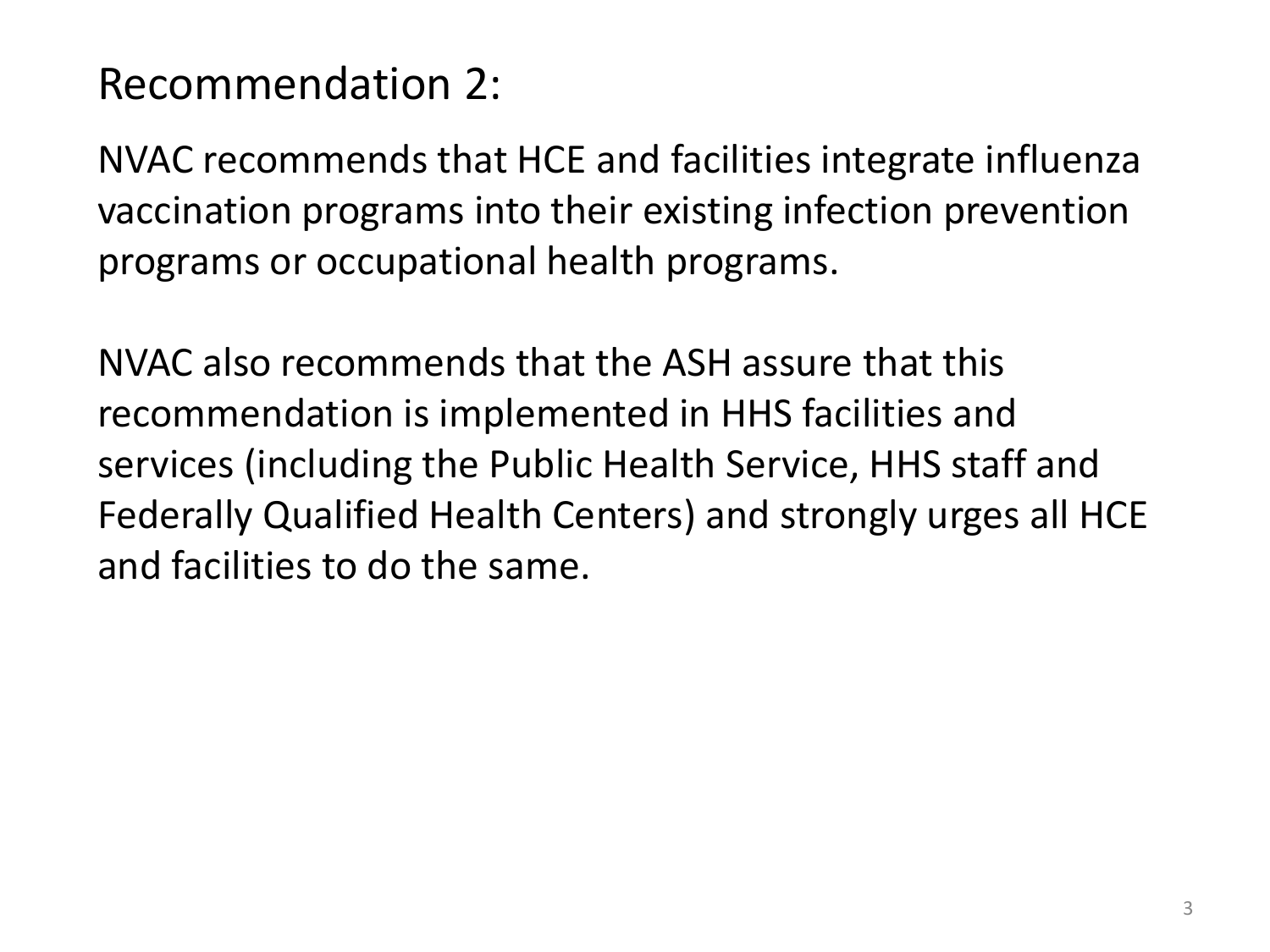### Recommendation 3:

NVAC recommends that the ASH encourage CDC and the Centers for Medicare and Medicaid Services (CMS) to continue efforts to standardize the methodology used to measure HCP influenza vaccination rates across settings. linking vaccine coverage levels and quality improvement activities.

The ASH should also work with CMS to implement incentives, penalties, or requirements that facilitate adoption of this recommendation.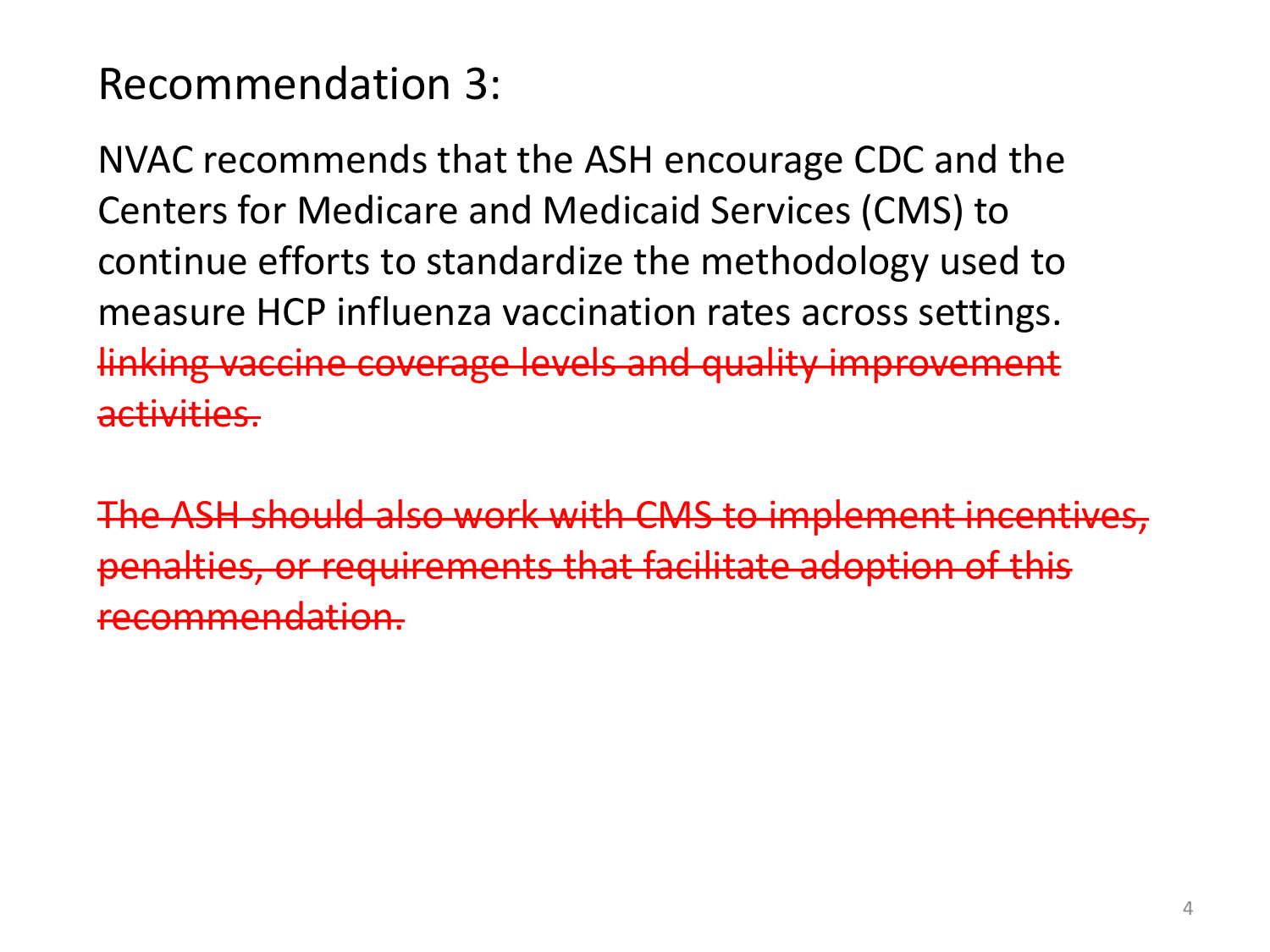### Recommendation 4:

For those HCE and facilities that have implemented Recommendations 1, 2 and 3 above and still have not consistently achieved the Healthy People 2020 goal for influenza vaccination coverage of HCP in an efficient and timely manner, NVAC recommends that HCE strongly consider an employer requirement for influenza immunization. In addition to medical exemptions, HCE may consider other exemptions in their requirement policies.

NVAC also recommends that the ASH assure that this recommendation is implemented in HHS facilities and services (including the Public Health Service, HHS staff who are HCP and Federally Qualified Health Centers) and urge all other HCE and facilities to do the same.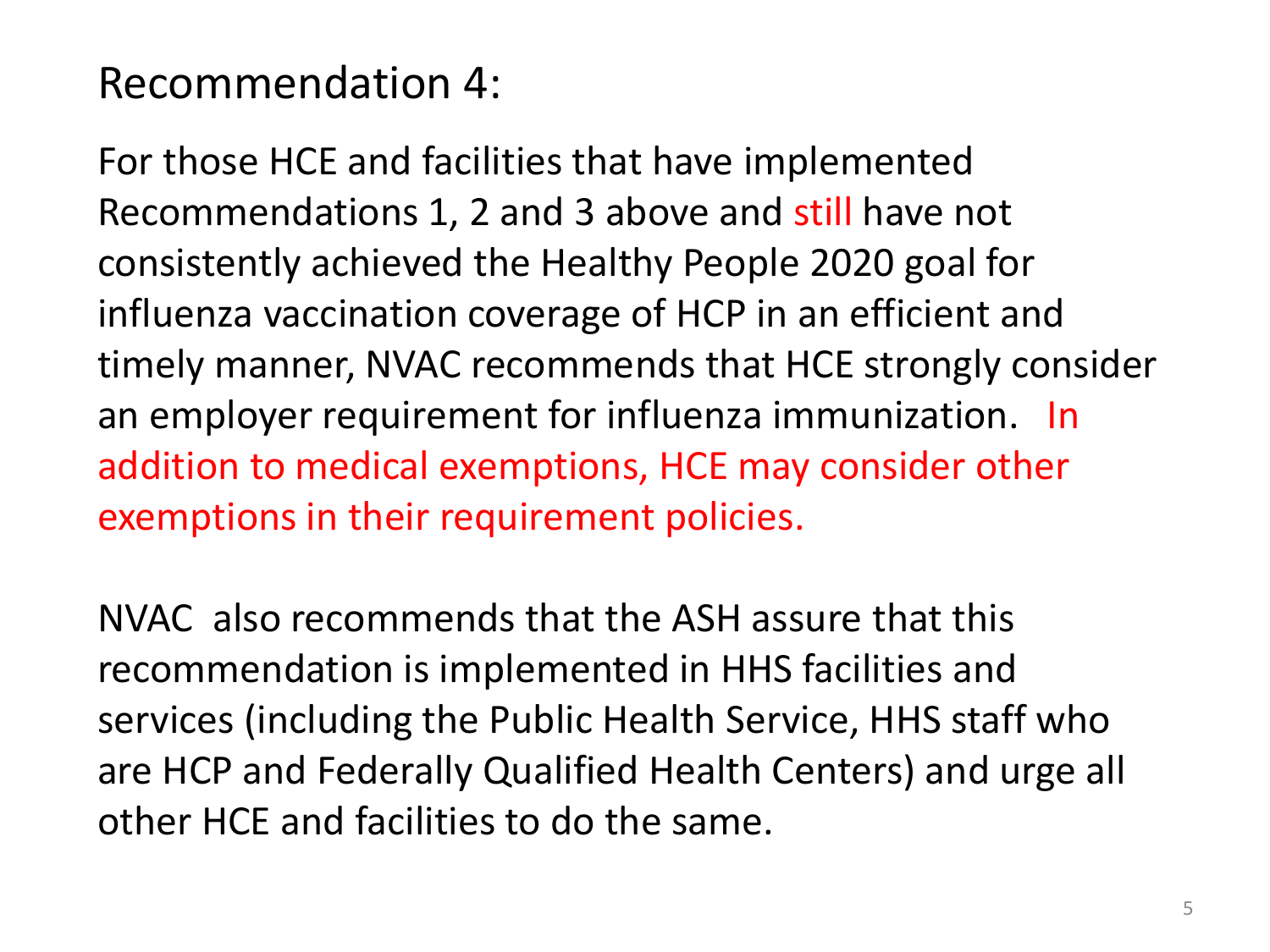#### Recommendation 5:

NVAC recommends that the ASH encourage ongoing efforts to develop new and improved influenza vaccines and vaccine technologies including support for research, development, and licensure of influenza vaccines with improved effectiveness and duration of immunity, as well as steps that improve the immunogenicity and rapid production of existing influenza vaccines.